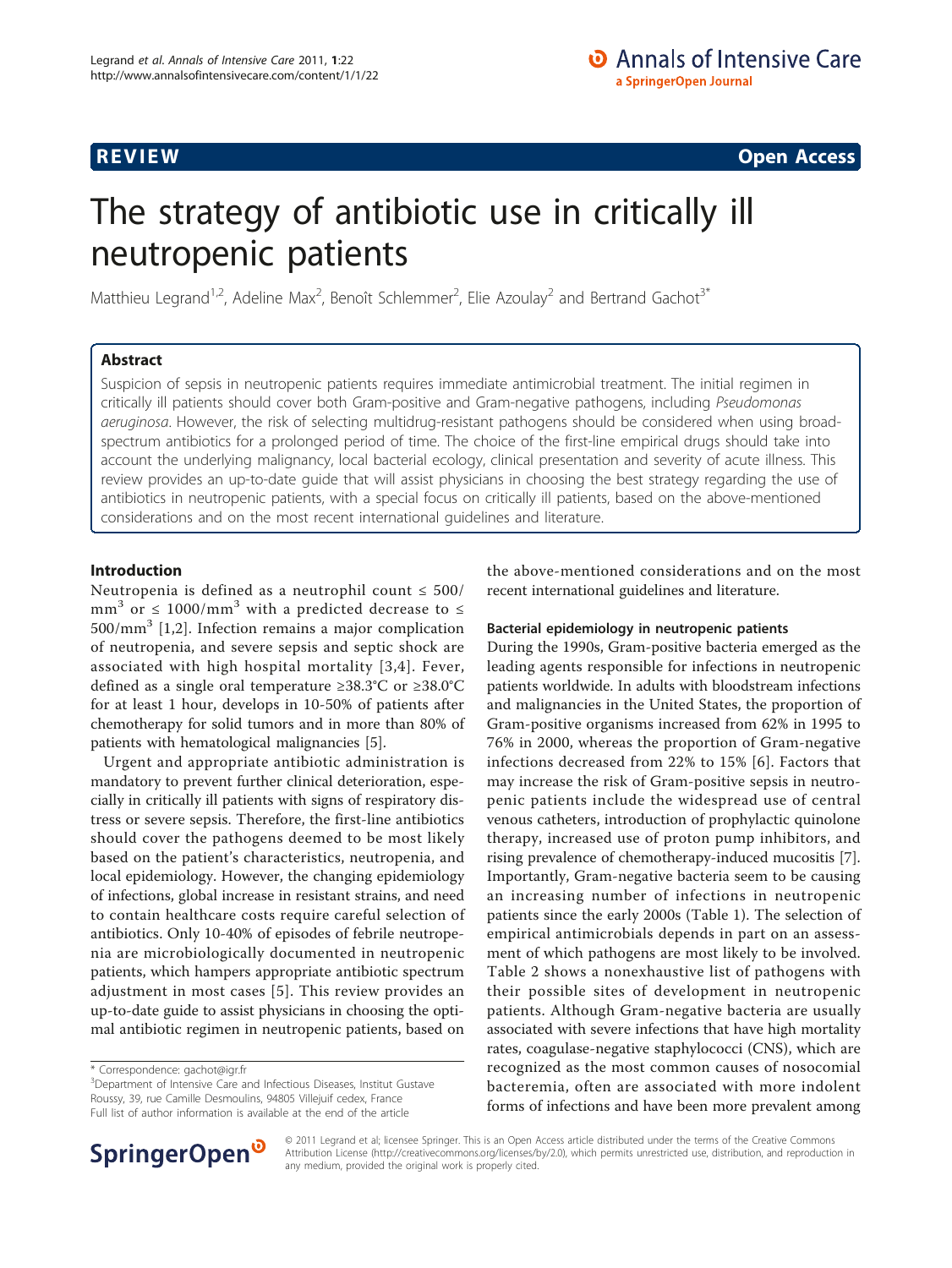# <span id="page-1-0"></span>Table 1 Bloodstream bacterial isolates in clinical trials enrolling neutropenic adults between 1998 and 2009

|                            | Carratala et<br>al. Arch<br><b>Intern Med</b><br>1998 [46] | Gruson et<br>al. Eur<br>Respir J<br>1999 [47] | Feld et al.<br>J Clin<br>Oncol<br>2000 [26] | Regazzoni et<br>al. Intensive<br><b>Care Med</b><br>2003 [48] | Harter et al.<br><b>Bone Marrow</b><br>Transplant<br>2006 [25] | Klastersky et<br>al. Int J<br>Antimicrob<br>Agents 2007<br>[49] | Metallidis et<br>al. Eur J<br><b>Intern Med</b><br>2008 [50] | De La Rubia et al.<br><b>Biol Blood</b><br><b>Marrow</b><br>Transplant 2009<br>$[51]$ |
|----------------------------|------------------------------------------------------------|-----------------------------------------------|---------------------------------------------|---------------------------------------------------------------|----------------------------------------------------------------|-----------------------------------------------------------------|--------------------------------------------------------------|---------------------------------------------------------------------------------------|
| No. of patients            | 39                                                         | 38                                            | 411                                         | 62                                                            | 161                                                            | 2142                                                            | 75                                                           | 428                                                                                   |
| No. of organisms           | 43                                                         | 5                                             | 93                                          | 16                                                            | 96                                                             | 556                                                             | 13                                                           | 125                                                                                   |
| Gram-positive<br>organisms | 18 (41.9)                                                  | 4(80)                                         | 41 (44.1)                                   | 7(43.7)                                                       | 70 (72.9)                                                      | 353 (63.5)                                                      | 6(46.1)                                                      | 81 (64.8)                                                                             |
| Staphylococcus<br>spp      | 3(7)                                                       | 3(60)                                         | 13 (14)                                     | 2(12.5)                                                       | 52 (54.5)                                                      | 187 (33.6)                                                      | 6(46.1)                                                      | 56 (44.8)                                                                             |
| Streptococcus spp          | 15 (34.9)                                                  | 1(20)                                         | 27 (29)                                     | 4(25)                                                         | 15 (15.6)                                                      | 114 (20.5)                                                      |                                                              | 10(8)                                                                                 |
| Other                      |                                                            | ۰.                                            | 1(1.1)                                      | 1(6.2)                                                        | 3(3.1)                                                         | 52 (9.4)                                                        |                                                              | 15(12)                                                                                |
| Gram-negative<br>organisms | 25(58.1)                                                   | 1(20)                                         | 52 (55.9)                                   | 9(56.3)                                                       | 26(27.1)                                                       | 203 (36.5)                                                      | 7(53.9)                                                      | 44 (35.2)                                                                             |
| Enterobacteriaceae         | 6(14)                                                      |                                               | 42 (45.2)                                   | 6(37.5)                                                       | 22(23)                                                         | 123(22.1)                                                       | 4(76.9)                                                      | $\overline{\phantom{a}}$                                                              |
| P. aeruginosa              | 17 (39.5)                                                  | 1(20)                                         | 6(6.5)                                      | 2(12.5)                                                       | 3(3.1)                                                         | 49 (8.8)                                                        | 2(15.3)                                                      | $\sim$                                                                                |
| Other                      | 2(4.6)                                                     |                                               | 4(4.3)                                      | 1(6.3)                                                        | 1(1)                                                           | 31(5.6)                                                         | 1(7.7)                                                       | $\overline{\phantom{a}}$                                                              |

## Table 2 Nonexhaustive list of bacteria that cause disease in febrile neutropenic patients, with their usual sites of development

|                        |                                                          | Site of infection                                                                                         |
|------------------------|----------------------------------------------------------|-----------------------------------------------------------------------------------------------------------|
| Gram-positive bacteria |                                                          |                                                                                                           |
|                        | Coagulase-negative staphylococci                         | Bloodstream infections, catheter-associated sepsis                                                        |
|                        | Viridans group streptococci                              | Bloodstream infections, endocarditis                                                                      |
|                        | Enterococcus faecium<br>Enterococcus faecalis            | Bloodstream infections, endocarditis                                                                      |
|                        | Stomatococcus mucilaginosus                              | Bloodstream infections, catheter-associated sepsis                                                        |
|                        | Pediococcus species                                      | Urine and bloodstream infections                                                                          |
|                        | Corynebacterium jeikeium                                 | Endocarditis, catheter-related bacteremia, cutaneous lesions,<br>and nodular pulmonary infiltrates        |
|                        | Lactobacillus species                                    | Bloodstream infections endocarditis, meningitis, intraabdominal<br>abscesses, and pneumonia               |
|                        | Rhodococcus equi                                         | Suppurative pneumonia<br>with pulmonary abscesses and empyema                                             |
|                        | Clostridium septicum                                     | Metastatic myonecrosis, typhlitis                                                                         |
| Gram-negative bacteria |                                                          |                                                                                                           |
|                        | P. aeruginosa                                            | Pneumonia, bloodstream infections                                                                         |
|                        | Escherichia coli,<br>Klebsiella species,<br>Enterobacter | Bloodstream infections, catheter-associated sepsis, and pneumonia                                         |
|                        | Stenotrophomonas maltophilia                             | Pneumonia, bloodstream infections                                                                         |
|                        | Alcaligenes xylosoxidans and<br>Burkholderia cepacia     | Catheter-associated sepsis                                                                                |
|                        | Capnocytophaga species                                   | Bloodstream infections in bone marrow transplant recipients                                               |
| Anaerobes              |                                                          |                                                                                                           |
|                        | Fusobacterium nucleatum                                  | Bloodstream infections,<br>ulcerative pharyngitis, and nodular pulmonary infiltrates due to septic emboli |
|                        | Leptotrichia buccalis                                    | Bloodstream infections with<br>extensive mucosal involvement in severely immunosuppressed patients        |
| Mycobacteria           | Mycobacterium chelonae<br>Mycobacterium fortuitum        | Pneumonia, disseminated infections                                                                        |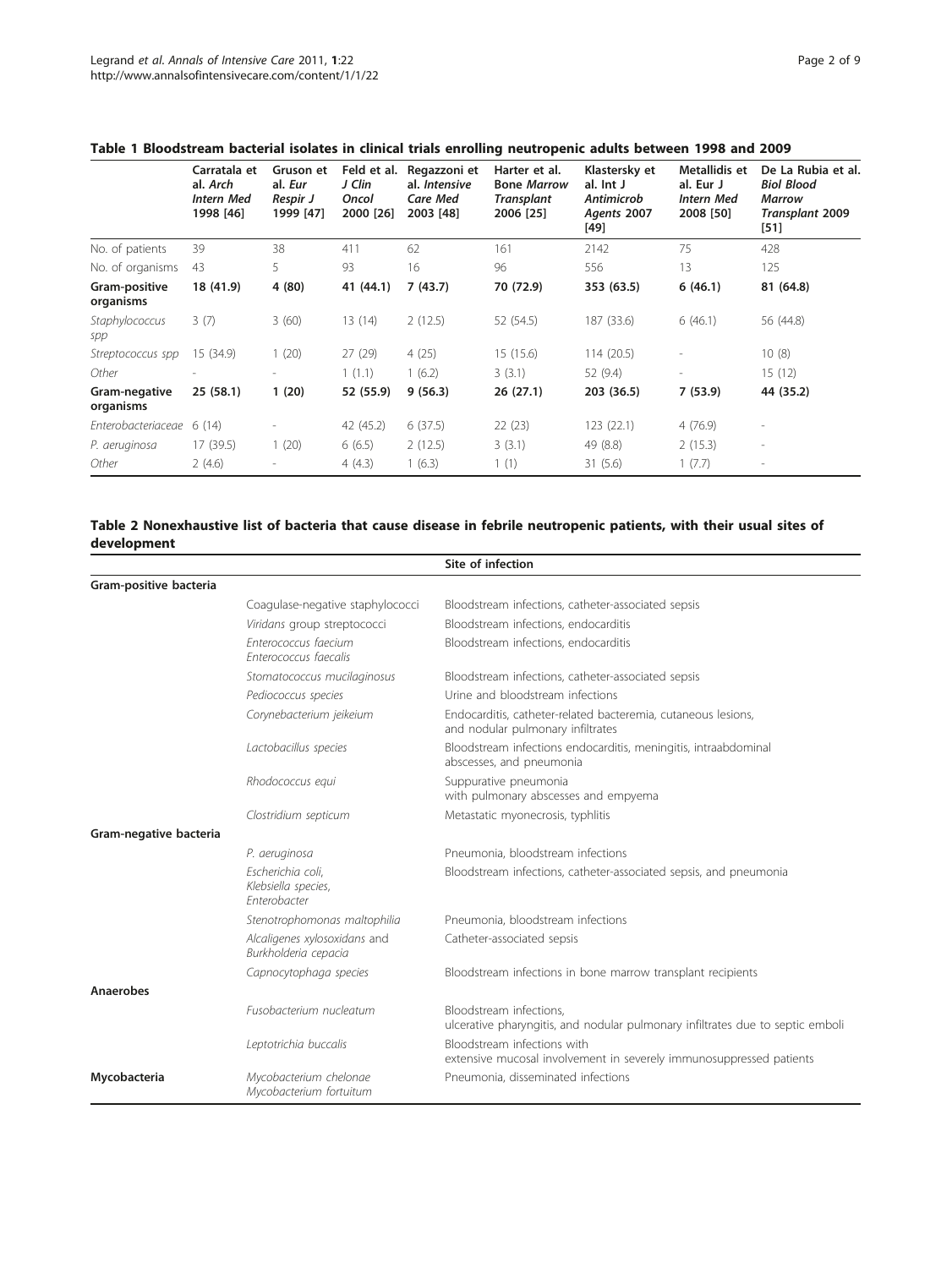low-risk than among high-risk patients [\[8](#page-7-0)]. However, in the setting of sustained bacteremia, CNS is an emerging cause of nosocomial endocarditis, usually occurring as a complication of catheter-related infection [[9](#page-7-0)]. Viridans group streptococcal bacteremia may be associated with fulminant infection and is common in patients with hematological malignancies and profound neutropenia [[6](#page-7-0)].

A major concern is the emergence of multidrug-resistant bacteria [[10](#page-7-0),[11\]](#page-7-0). Among Gram-negative rods, Pseudomonas aeruginosa, Escherichia coli, Citrobacter freundii, Acinetobacter species, and Stenotrophomonas maltophilia are increasingly found to exhibit multidrugresistance (i.e., resistance to three or more classes of antimicrobials), extensive drug resistance (i.e., resistance to all but one or two classes), or pandrug-resistance (i.e., resistance to all available classes) [[12\]](#page-7-0). Antibiotic selection pressure promotes the induction of extended-spectrum chromosomal  $\beta$ -lactamases (ESBL) after the use of  $\beta$ -lactams [\[13,14\]](#page-7-0) and the selection of enterobacteria with decreased porin production after the use of carbapenems [[11](#page-7-0)]. ESBL-producing Enterobacteriaceae are now commonly isolated in the community [\[15\]](#page-7-0). Furthermore, Enterobacteriaceae that produce Klebsiella pneumoniae carbapenemases (KPCs) are now reported worldwide, and KPCs have become the leading class A carbapenemases. KPC  $\beta$ -lactamases confer decreased susceptibility or resistance to virtually all  $\beta$ -lactams [\[16](#page-7-0)]. Similarly, fluoroquinolone exposure is associated with the emergence of methicillin-resistant Staphylococcus aureus (MRSA) and penicillin-resistant streptococci [[17\]](#page-7-0). Widespread use of vancomycin has been described to cause outbreaks of bacteremia due to nosocomial vancomycin-resistant enterococci associated with high mortality rates [[6\]](#page-7-0). Finally, other Gram-positive organisms with limited susceptibility or resistance to  $\beta$ -lactams have been increasingly isolated in cancer patients with febrile neutropenia; examples include Corynebacterium jeikeum, Lactobacillus, Bacillus species, and Rhodococcus species [[12\]](#page-7-0). Antibiotic resistance rates vary widely across countries. For instance, the proportion of P. aeruginosa strains that exhibit carbapenem resistance is below 10% in Denmark, The Netherlands, Switzerland, Sweden, and Finland, greater than 25% in Croatia, Turkey, Germany, Italy, the Czech Republic, and as high as 45% in Greece [[18\]](#page-7-0).

## Principles underlying first-line antibiotic therapy

Antibiotic therapy must be initiated immediately in febrile patients with neutropenia, especially when criteria of severe sepsis are met [[1,2\]](#page-7-0). The antibiotics used for first-line therapy must be active against the most likely pathogens, as estimated based on the suspected source of infection, patient's medical history, careful clinical examination, bacteriological findings, and x-ray results. Signs and symptoms of inflammation are frequently minimal or absent in patients with neutropenia. The initial assessment of patients with febrile neutropenia should include a careful physical examination for subtle signs and symptoms of infection, with special attention to the sinuses and oropharynx, skin and skin folds, intravenous lines, genital organs, and anal area. Obtaining bacterial samples is crucial to ensure the detection and susceptibility testing of the causative pathogen. Most pathogens are isolated from blood cultures, which must be drawn both from the catheter and from a peripheral vein. Cultures of stool, urine, cerebrospinal fluid, and/or skin lesions should be performed as indicated by the clinical picture. Previous microbiological results should be considered, because carriage of multiresistant strains may last several weeks or months [[19](#page-7-0)]. A chest radiograph should be obtained, and high-resolution computed tomography of the chest may be indicated if the patient has pulmonary symptoms with an uninformative chest radiograph or if an invasive mold infection is suspected [\[1,2](#page-7-0)].

# Choice of the first-line antibiotic regimen Route of empirical antibiotic therapy

Although oral antibiotic administration can be an option in neutropenic patients with the lowest risk of complications, all patients with prolonged (> 7 days duration) and/or profound neutropenia (< 100 cells/mm<sup>3</sup>) and/or abdominal pain, nausea and/or vomiting diarrhea and/or criteria of severe sepsis or septic shock with signs of organ failure should be treated intravenously. Suspicion of catheter-related infection or new pulmonary infiltrates are other indications of intravenous antibiotics administration.

#### Antibiotic combinations

The advantages of combination therapy include coverage of a broad spectrum of pathogens and, theoretically, synergistic activity with a decrease in the emergence of resistant strains. The main downsides are ototoxicity and nephrotoxicity, most notably with aminoglycosides, and increased cost. It should be pointed out that nephrotoxicity may occur even with very short courses of aminoglycosides, particularly with multiple-dose regimens and in patients receiving or having received other toxic substances (e.g., cisplatin, ciclosporin, amphotericin B, colistin, acyclovir, or contrast media) [[20,21](#page-8-0)].

So far, no randomized study or metaanalysis has proven that adding an aminoglycoside or quinolone to a  $\beta$ lactam is superior over using a broad-spectrum  $\beta$ -lactam alone. Results from a recent multicentric propensity matched cohort study have suggested that early combination antibiotic therapy is associated with decreased mortality in septic shock. Although not being the focus of this study, it is likely that neutropenic patients also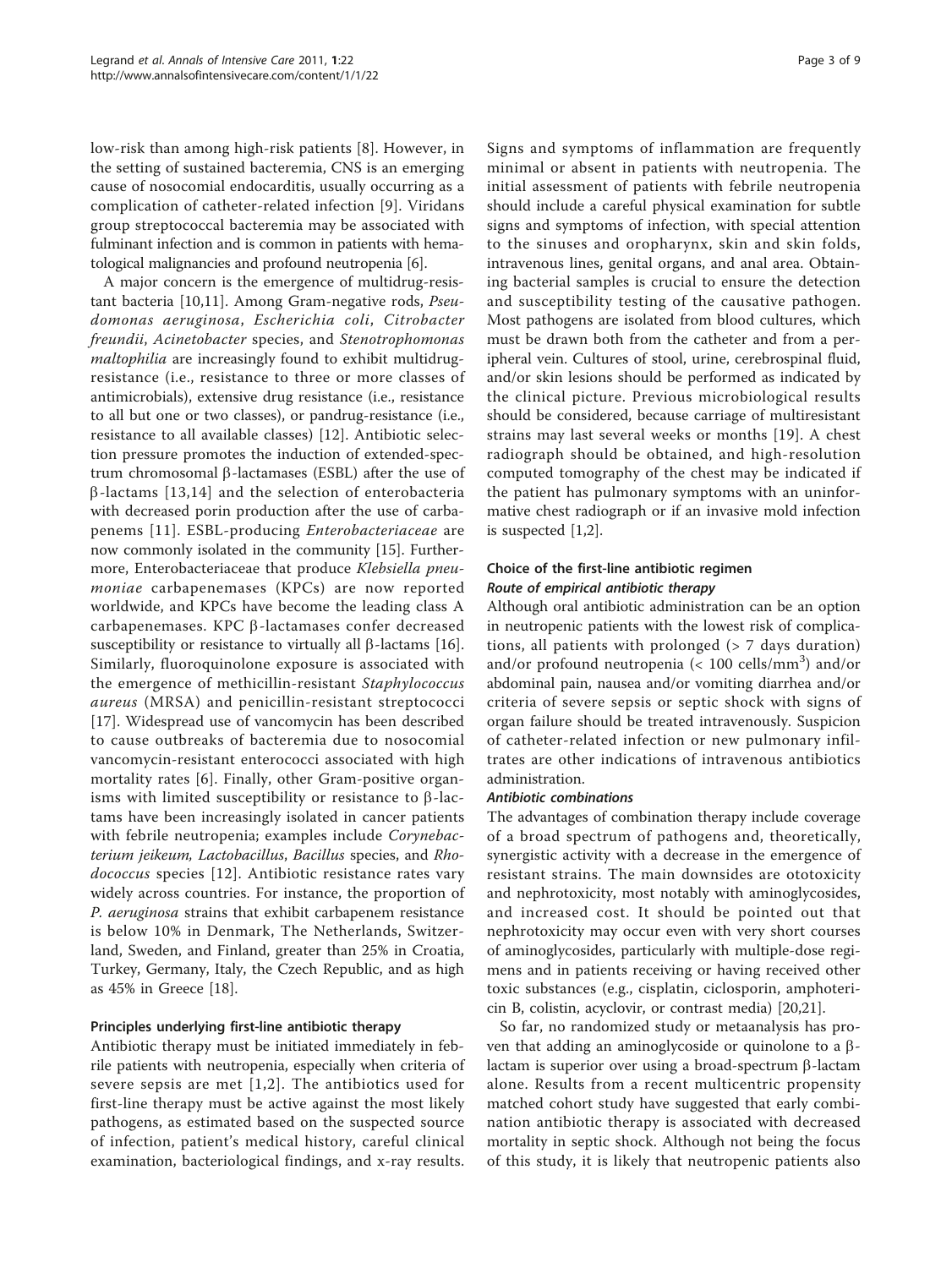may benefit from antibiotic combination antibiotic therapy [[22](#page-8-0)]. Given that P. aeruginosa infection is rather common and associated with high mortality rates in neutropenic patients [[23](#page-8-0)], the empirical antibiotic regimen should cover this pathogen. Monotherapy with ceftazidime, imipenem, or piperacillin/tazobactam seems to be as effective as  $\beta$ -lactam/aminoglycoside combinations, even in the subset of bacteremic patients [[1,2\]](#page-7-0).

There are no studies of  $\beta$ -lactam/aminoglycoside combinations in critically ill neutropenic patients. According to the aforementioned guidelines,  $\beta$ -lactam plus aminoglycoside combinations may be justified in patients with severe sepsis or septic shock and in those with suspected resistant Gram-negative infections. The safety of cefepime has recently been put into question by a metaanalysis, suggesting an increase risk of death associated with the use of cefepime in neutropenic patients [[24](#page-8-0)]. The mechanism underlying such an association could not been identified. However, the U.S. Food and Drug Administration (FDA) still approves cefepime based on a new metaanalysis performed by the Agency, including additional data, which did not find any increase in mortality in cefepime-treated compared with control patients [\[2\]](#page-7-0).

Ciprofloxacin has good activity against Gram-negative bacteria, including Pseudomonas aeruginosa, but poor coverage of Gram-positive organisms. Levofloxacin has better activity against Gram-positive organisms but less activity against Pseudomonas aeruginosa. However, fluoroquinolones use is associated with the emergence of antibiotic-resistant pathogens, and therefore, their use in initial empirical regimens should be discouraged, particularly in patients with a history of quinolone-based prophylaxis.

In febrile neutropenic patients, efficacy seems largely equivalent with  $\beta$ -lactam monotherapy by cefepime, piperacillin/tazobactam, and carbapenems [[1,2,](#page-7-0)[25,26](#page-8-0)] (Table [3](#page-4-0)). Ceftazidime monotherapy may be an effective strategy. However, the limited activity of ceftazidime against Gram-positive bacteria is of concern in high-risk neutropenic patients, because streptococcal bacteremia is associated with high complication rates [\[27\]](#page-8-0). Although most broad spectrum  $\beta$ -lactams (cefepime, piperacillin/ tazobactam, and carbapenems) provide coverage against most Gram-positive bacteria, some Gram-positive organisms, such as S. mitis, methicillin-resistant S. aureus, Enterococcus faecium, and Corynebacterium species, may be resistant to  $\beta$ -lactams and susceptible only to glycopeptides (i.e., vancomycin and teicoplanin), quinupristin-dalfopristin, daptomycin, or linezolid. The appropriateness of adding vancomycin to a  $\beta$ -lactam has long been a matter of debate. Given the risk of emergence of resistant pathogens due to widespread vancomycin use and the often relatively indolent course of infections due

to the most commonly isolated resistant Gram-positive organisms (i.e., CNS), routinely adding vancomycin to the first-line regimen is now strongly discouraged in stable patients [[1,2,](#page-7-0)[28](#page-8-0)]. In contrast, the vancomycin/ $\beta$ lactam combination remains recommended for the firstline treatment of patients with severe sepsis or septic shock and of patients at high risk for infection by antibiotic-resistant Gram-positive cocci (i.e., those with prolonged (> 7 days) and profound (absolute neutrophil  $count < 100$  cells/mm<sup>3</sup>) neutropenia and/or presenting with hypotension, pneumonia, new-onset abdominal pain, or neurologic changes [[1](#page-7-0),[2](#page-7-0)], Table [3\)](#page-4-0).

In a randomized, controlled study of neutropenic patients with cancer, linezolid and vancomycin produced similar outcomes [[29](#page-8-0)]. The limited data on linezolid and the bacteriostatic activity of this drug are of concern when treating neutropenic patients. Linezolid may finally cause marrow suppression when given for more than 14 days. Limited data exist on daptomycin in neutropenic patients, but it may represent an alternative in selected situations [[30](#page-8-0)].

In all likelihood, no guidelines of universal relevance can be developed. Instead, the global epidemiology of bacterial infections should be considered in conjunction with local rates of pathogen isolation and resistance. The patient's own ecology also should be considered. Valuable information can be garnered from a review of previous anterior nasal and rectal swabs, which may have shown colonization by antibiotic-resistant bacteria (e.g., methicillin-resistant S. aureus, P. aeruginosa, multidrug-resistant Gram-negative bacilli, and vancomycinresistant enterococci). A history of infection should raise the possibility of a recurrence and should prompt the use of antibiotics active against the pathogen involved. Finally, renal and hepatic function and the risk of allergies may influence the choice of the first-line antibiotics.

## Adapting the antibiotics: treatment duration

Failure to respond to empirical therapy is defined as persistent fever and the development of serious medical complications. The median time to defervescence in hospitalized patients with cancer is 5-7 days, although low-risk patients often respond within 2 days or less [[1](#page-7-0),[2\]](#page-7-0). International guidelines recommend a reassessment of the initial antibiotic regimen after 3-5 days if the fever persists [\[1,2](#page-7-0)]. Persistence of fever with clinical deterioration or infectious disease progression should be distinguished from persistence of fever in a clinically stable patient. Patients whose clinical status deteriorates require a complete reassessment, including a careful physical examination and the collection of new culture specimens to look for a second infection. Ultrasonography and high-resolution computed tomography should be performed as indicated by the clinical data, and the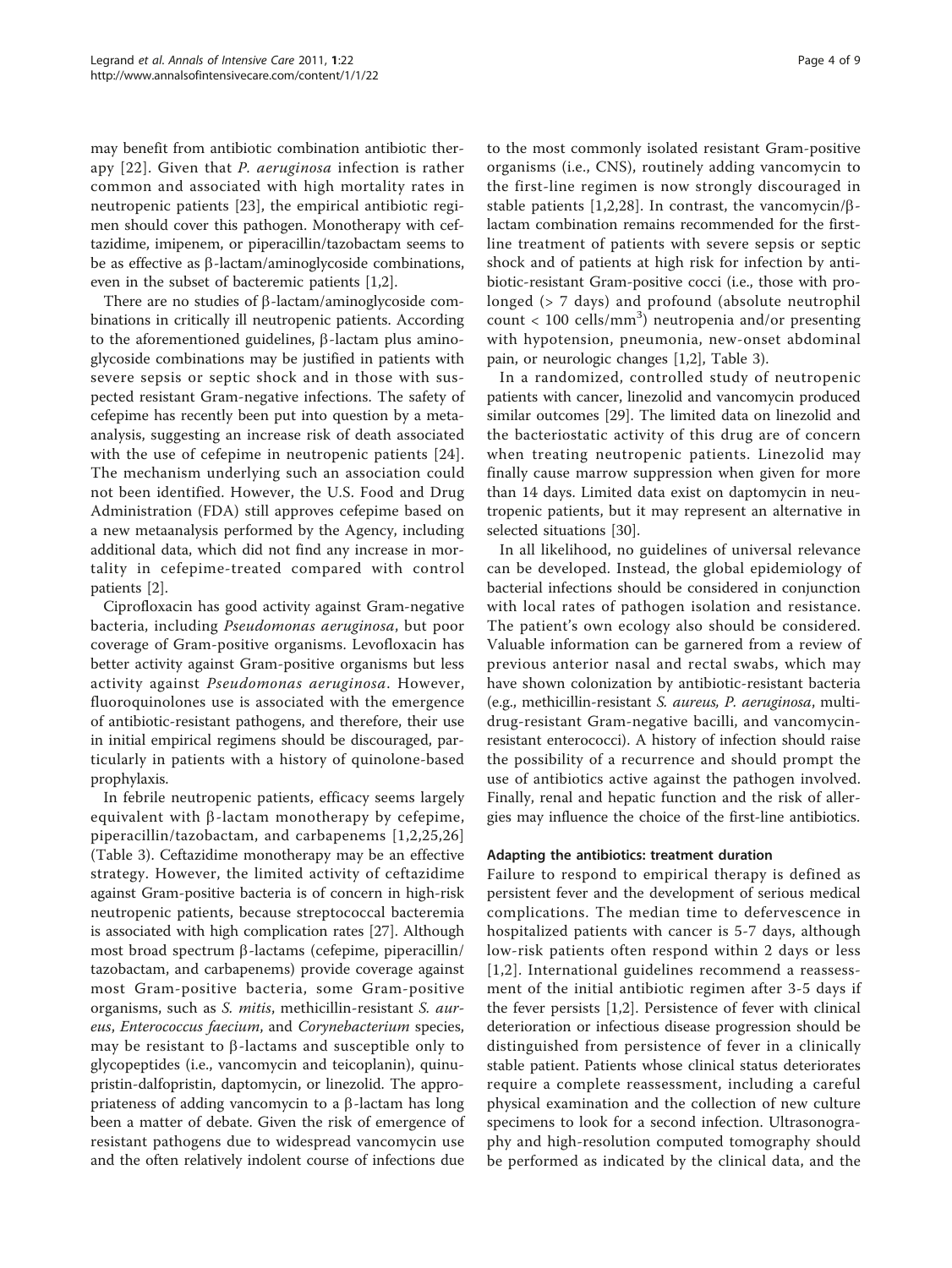|                                 | Dosage                                                                                                                                                                                                       | Targets for serum concentrations                                                                                              |                                                                                                                         |
|---------------------------------|--------------------------------------------------------------------------------------------------------------------------------------------------------------------------------------------------------------|-------------------------------------------------------------------------------------------------------------------------------|-------------------------------------------------------------------------------------------------------------------------|
| Cefepime                        | 2 g iv every 8-12 hours                                                                                                                                                                                      | Max. $T > MIC$ (at least 70% of the<br>dosing interval)                                                                       |                                                                                                                         |
| Piperacillin-<br>tazobactam $*$ | 4 g/500 mg iv every 6-8 hours                                                                                                                                                                                | Max. $T > MIC$ (at least 70% of the<br>dosing interval)                                                                       |                                                                                                                         |
| $Ceftazidime\#$                 | 1-2 g every 8 hours or<br>2 g loading dose followed by 6 g continuous iv<br>infusion every 24 hours                                                                                                          | Max. $T > MIC$ (at least 70% of the<br>dosing interval)                                                                       |                                                                                                                         |
| Imipenem <sup>#</sup>           | 500 mg every 6 hours to 1 g iv every 6-8 hours<br>Up to 50 mg/kg/day<br>for seriously ill patients: 1 g iv every 6-8 hours                                                                                   | Max. $T > MIC$ (at least 70% of the<br>dosing interval)                                                                       |                                                                                                                         |
| Meropenem <sup>#</sup>          | 0.5-1 g iv infusion every 8 hours<br>for seriously ill patients: 1 g iv infusion every 8 hours                                                                                                               | Max. $T > MIC$ (at least 70% of the<br>dosing interval)                                                                       |                                                                                                                         |
| Amikacin*                       | 15-20 mg/kg once daily<br>for seriously ill patients: 25-30 mg/kg once daily                                                                                                                                 | Peak/MIC ratio $> 8-10$                                                                                                       | Peak: 64-80 µg/ml<br>Trough $< 2.5$ $\mu$ g/ml                                                                          |
| Gentamicin*<br>tobramycin*      | 3-5 mg/kg iv once daily<br>for seriously ill patients: 7-8 mg/kg iv once daily                                                                                                                               | Peak/MIC ratio $> 8-10$                                                                                                       | Peak: 32-40 µg/ml<br>Trough $< 0.5$ µg/ml                                                                               |
| Vancomycin*                     | 15-20 mg/kg ¤ given every 8-12 hours<br>for seriously ill patients: loading dose of 25-30 mg/kg<br><b>Or</b><br>loading dose of 15 mg/kg iv followed by 30-60 mg/kg<br>continuous iv infusion every 24 hours | Optimal 24 h-AUC/MIC ratio > 400                                                                                              | Trough: > 15-20 mg/L,<br>25-35 mg/L if severe infection<br>Always $> 10$ mg/L to avoid the<br>development of resistance |
| Teicoplanin*                    | 6-12 mg/kg every 12 hours iv from day 1 to 4 followed Optimal 24 h-AUC/MIC ratio > 400 Trough: 20-30 mg/L<br>by 6-12 mg/kg every 24 hours                                                                    |                                                                                                                               |                                                                                                                         |
| Ciprofloxacin <sup>#</sup>      | 400 mg every 8-12 hours                                                                                                                                                                                      | Optimal 24 h-AUC/MIC ratio ~125<br>for Gram-negative bacteria<br>Optimal 24 h-AUC/MIC ratio ~40<br>for Gram-positive bacteria |                                                                                                                         |
| Colimycin                       | 75,000-150,000 IU/kg (2.5-5 mg/kg colistin base) every<br>24 hours in 3 divided doses                                                                                                                        |                                                                                                                               |                                                                                                                         |

<span id="page-4-0"></span>Table 3 Suggested dosages for empirical antibiotic therapy in high-risk adult neutropenic patients with normal renal function

The local bacterial ecology and patient's bacterial history must be considered when selecting empirical antibiotics.

# Note that the highest suggested dosage is active against Pseudomonas aeruginosa.

\*Routine determination of trough serum levels is required. For aminoglycosides, renal impairment may occur after a few days of treatment; therefore, treatment duration should be limited to 48-72 hours and should not exceed 5 days. Multiple daily doses of aminoglycosides are discouraged, because this regimen does not reduce toxicity and cannot provide sufficient peak serum concentrations; peak concentration should be determined 30 minutes after the end of the infusion and trough concentration just before the next infusion. For vancomycin, trough serum concentrations should be obtained just before the fourth dose. There is no evidence that continuous infusion regimens improve patient outcomes. The recommended infusion rate is 0.5-1 q/h. Monitoring of trough serum vancomycin concentrations is recommended for patients receiving aggressive dose targeting, for patients with unstable renal function, and for patients receiving concurrent treatment with nephrotoxic agents.

¤ Should be calculated based on actual body weight.

iv, intravenous.

indwelling catheter should be removed if a catheterrelated infection is proven or strongly suspected. If a resistant pathogen is isolated or suspected to be responsible for the deterioration (i.e., if present in a recent stool culture) and is not covered by initial empirical regimen, the treatment should be modified promptly. Empirical addition of a glycopeptide, if not used initially, may be warranted, and switching from piperacillin-tazobactam or a third-generation cephalosporin to a carbapenem as second-line therapy should be considered (Figure [1](#page-5-0)). Finally, empirical addition of antifungal agents deserves consideration in patients who have risk factors for fungal infection [\[1](#page-7-0),[2](#page-7-0),[28,31\]](#page-8-0). The management of antifungal therapy is beyond the scope of this chapter, but readers can refer to specific reviews on this topic [[31-33\]](#page-8-0). For clinically stable patients with persistent fever,

there is no published evidence to support a change in the antibiotic regimen. Moreover, the widespread emergence of multiresistant and panresistant bacterial strains should discourage "escalating" strategies, such as switching from piperacillin-tazobactam or cefepime to a carbapenem or adding vancomycin. When a causative pathogen is identified, the antibiotic regimen should be adapted based on the antibiotic susceptibility test results. The dwindling number of drugs in the pharmaceutical pipeline and the increased incidence of multidrug-resistant bacteria have led to the increasing use of old antibiotics, such as colistin [\[34\]](#page-8-0).

Colistin exhibits rapid and concentration-dependent bactericidal activity with relatively low rates of resistance. Good rates of clinical responses have been reported in patients infected with multidrug-resistant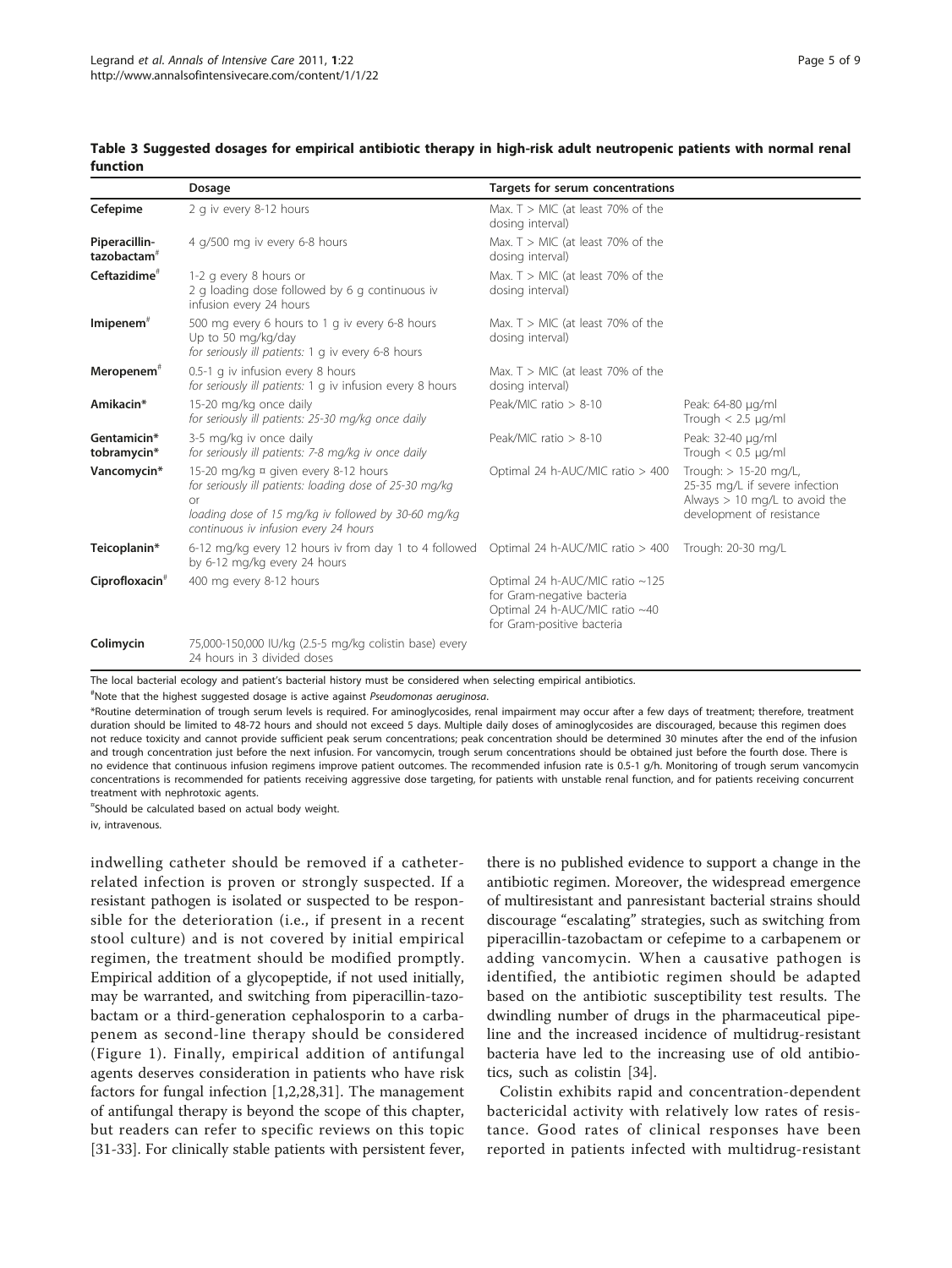<span id="page-5-0"></span>

bacteria and treated with intravenous colistin as salvage therapy. Colistin may act synergistically with rifampin or  $carbapenems$  against metallo- $\beta$ -lactamase-producing (MBL) K. pneumoniae or A. baumannii strains. However, these data on colistin are chiefly from nonrandomized studies in small numbers of patients. Although the manufacturer recommends not exceeding 6 million units per day, a growing number of clinicians now routinely use daily dosages of up to 9 million IU in two to four divided doses (12,500 IU of colistin is equivalent to 1 mg of the prodrug colistin methanesulfonate). Inhalational colistin therapy has long been used in patients with cystic fibrosis and is now proposed in critically ill patients with ventilator-associated pneumonia. However, clinical data are derived from small, retrospective, nonrandomized studies. We have very little information on colistin pharmacokinetics and pharmacodynamics, especially in critically ill patients. Recently, Lu et al. reported that inhaled colistin resulted in relative higher lung tissue bioavailability in piglets compared with animals treated with intravenous colistin [[35\]](#page-8-0). Nephrotoxicity associated with the use of colistin remains a matter of concern. In vitro studies have shown that the toxic effects of colistin on mammalian cells are concentration-dependent and time-dependent. Colistin nephrotoxicity seems rare in young patients with normal renal function and common in patients with underlying renal insufficiency. The risk may depend on the cumulative dose. Colistin nephrotoxicity is usually mild and almost always reversible within a few weeks or months after treatment discontinuation.

When no antibiotic-resistant Gram-positive bacteria are isolated, withdrawal of glycopeptides is warranted and may limit the emergence of vancomycin-resistant enterococci and the risk of nephrotoxicity [\[1,2,11](#page-7-0)]. Similarly, de-escalation (e.g., switching from carbapenem to cefepime or piperacillin-tazobactam) should be encouraged when no microorganism resistant to the first-line regimen is isolated.

In patients with sustained bacteremia and/or persistent fever and clinical deterioration, a portal of entry requiring specific treatment should be sought. Necrotizing cellulitis or peritonitis requires surgery. One of the commonest problems is deciding whether to remove the indwelling central venous catheter in bacteremic patients. The decision rests on the clinical presentation (septic shock, local tunnel, or port infection), pathogen, presence of intestinal colonization, and differential time to blood culture positivity of samples drawn simultaneously by phlebotomy and through the catheter. In patients with bacteremia due to Enterobacteriaceae, enterococci or Pseudomonas, with no local signs of catheter infection or septic shock, the conjunction of intestinal colonization and microbial growth in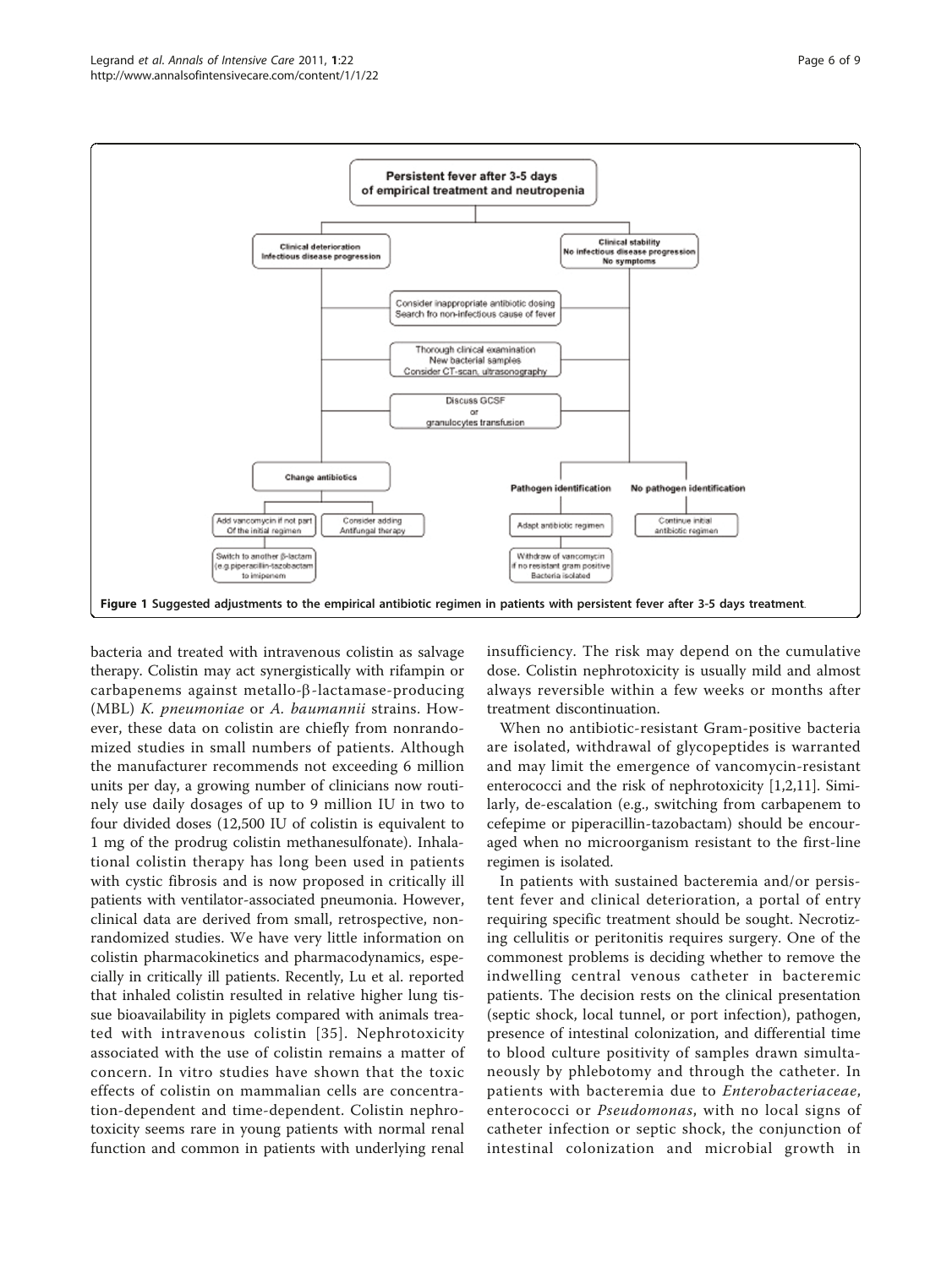peripheral blood before or within 2 hours after growth in a sample obtained simultaneously from the catheter hub often indicates bacterial translocation from the intestine [[36\]](#page-8-0). Further information regarding the management of catheter-related infections can been found in recently published guidelines [[37\]](#page-8-0).

Current guidelines recommend continued intravenous administration of antibiotics after 48 hours of apyrexia, for at least 2 days after neutropenia resolution or for 4- 5 days if the fever persists [\[1](#page-7-0)]. Clinically or microbiologically documented infection may require longer treatment but with narrower-spectrum antibiotics (i.e., a neutropenic patient who has bacteremia due to multisusceptible E. coli treated with piperacillin-tazobactam should be switched to amoxicillin for a few additional days after neutropenia recovery).

International guidelines recommend that patients with persistent neutropenia remain on antibiotics for at least 2 weeks. All patients with persistent fever, with or without clinical deterioration, should be investigated for noninfectious causes of fever (Table 4). Finally, antibiotic dose adjustment based on serum concentration determination may be required, because changes in the pharmacodynamics and pharmacokinetics of antibiotics have been reported in neutropenic patients [\[38](#page-8-0)-[40\]](#page-8-0).

## Table 4 Causes of fever persistence after initial empirical antibiotic in neutropenic patients

| Infectious causes of persistent fever             |                                                                                                                                                                                                             |  |  |
|---------------------------------------------------|-------------------------------------------------------------------------------------------------------------------------------------------------------------------------------------------------------------|--|--|
| Inappropriate antibiotic dosing and concentration |                                                                                                                                                                                                             |  |  |
| Clostridium difficile-induced diarrhea            |                                                                                                                                                                                                             |  |  |
| Antibiotic-resistant<br>pathogen                  | Multidrug-resistant bacteria,<br>Mycobacteria,<br>Fastidious pathogens (e.g., Legionella,<br>Mycoplasma, Chlamydia pneumoniae, Bartonella)                                                                  |  |  |
| Fungal infection                                  | Molds: Aspergillus and zygomycetes<br>Yeasts: Candida and Cryptococcus                                                                                                                                      |  |  |
| Parasitic infection                               | e.g., Toxoplasma gondii                                                                                                                                                                                     |  |  |
| Viral infection                                   | e.g., herpesviruses (cytomegalovirus, Epstein-<br>Barr virus, human herpesvirus 6, varicella-zoster<br>virus, herpes simplex virus) parainfluenza virus,<br>respiratory syncytial virus, influenza viruses. |  |  |
|                                                   | Persistent focus of infection (e.g., catheter)                                                                                                                                                              |  |  |
|                                                   | Uncontrolled infection (e.g., endocarditis or peritonitis)                                                                                                                                                  |  |  |
| Noninfectious causes of persistent fever          |                                                                                                                                                                                                             |  |  |

Transfusion-related fever Hemophagocytic lymphohistiocytosis Venous thrombosis Drug- or transfusion-induced fever Graft-versus-host disease Underlying malignancy Pancreatitis

## Pharmacodynamic and pharmacokinetic considerations

The pharmacokinetics and pharmacodynamics of many antibiotics are modified in neutropenic [[38\]](#page-8-0) and/or critically ill patients. The volume of distribution and clearance are increased, and therefore the half-life and plasma concentrations may be lower than in control patients. Many animal studies found decreases in the bactericidal activity of  $\beta$ -lactams in neutropenic animals. Given that the activity of  $\beta$ -lactams and glycopeptides depends on the time spent with serum drug concentrations greater than the minimum inhibitory concentration of the organism, decreasing the interval between doses or using a continuous infusion may be the best strategy for administering  $\beta$ -lactams and glycopeptides to neutropenic patients. In any case, therapeutic drug monitoring is valuable for guiding dosage adjustments and ensuring that therapeutic concentrations are achieved to increase the chances of eradicating the organism and to minimize the risk of selecting antibiotic-resistant bacteria [[38,41](#page-8-0)]. Serum vancomycin and teicoplanin levels should be monitored routinely [\[39](#page-8-0)]. In neutropenic patients who receive the recommended 2 g/ day dose of imipenem, many may have serum concentrations below the therapeutic range [[41\]](#page-8-0). When using carbapenems in neutropenic patients, 50-60% of the dosing interval must be spent above the minimum inhibitory concentration to achieve bactericidal activity, and success rates improve when 75-100% of the dosing interval is spent above the minimum inhibitory concentration [[41-43\]](#page-8-0). Plasma carbapenem levels can be measured by using high-performance liquid chromatography in patients with persistent fever to ensure that the plasma concentrations are within the therapeutic range.

Aminoglycosides, in contrast, have a concentrationdependent bactericidal activity. Elimination of aminoglycosides is highly dependant on renal clearance, and accumulation is likely to occur in patients with renal failure. Once-daily administration of aminoglycosides often is preferred over multiple-daily dosing to reduce the risk of nephrotoxicity and is recommended in the few neutropenic patients who require an aminoglycoside in combination with a wide-spectrum  $\beta$ -lactam [[28\]](#page-8-0). When using aminoglycosides, therapeutic drug monitoring is important to minimize the risk of renal and cochlear/vestibular toxicity [[40](#page-8-0)]. A recently published review is available for readers who wish further information on antibiotic pharmacokinetics and pharmacodynamics in neutropenic patients [\[38\]](#page-8-0).

#### Prophylactic antibiotics and hygiene mesures

The guidelines issued by the European Conference on Infections in Leukaemia recommend prophylactic ciprofloxacin or levofloxacin therapy from chemotherapy initiation to neutropenia resolution [\[28](#page-8-0)]. According to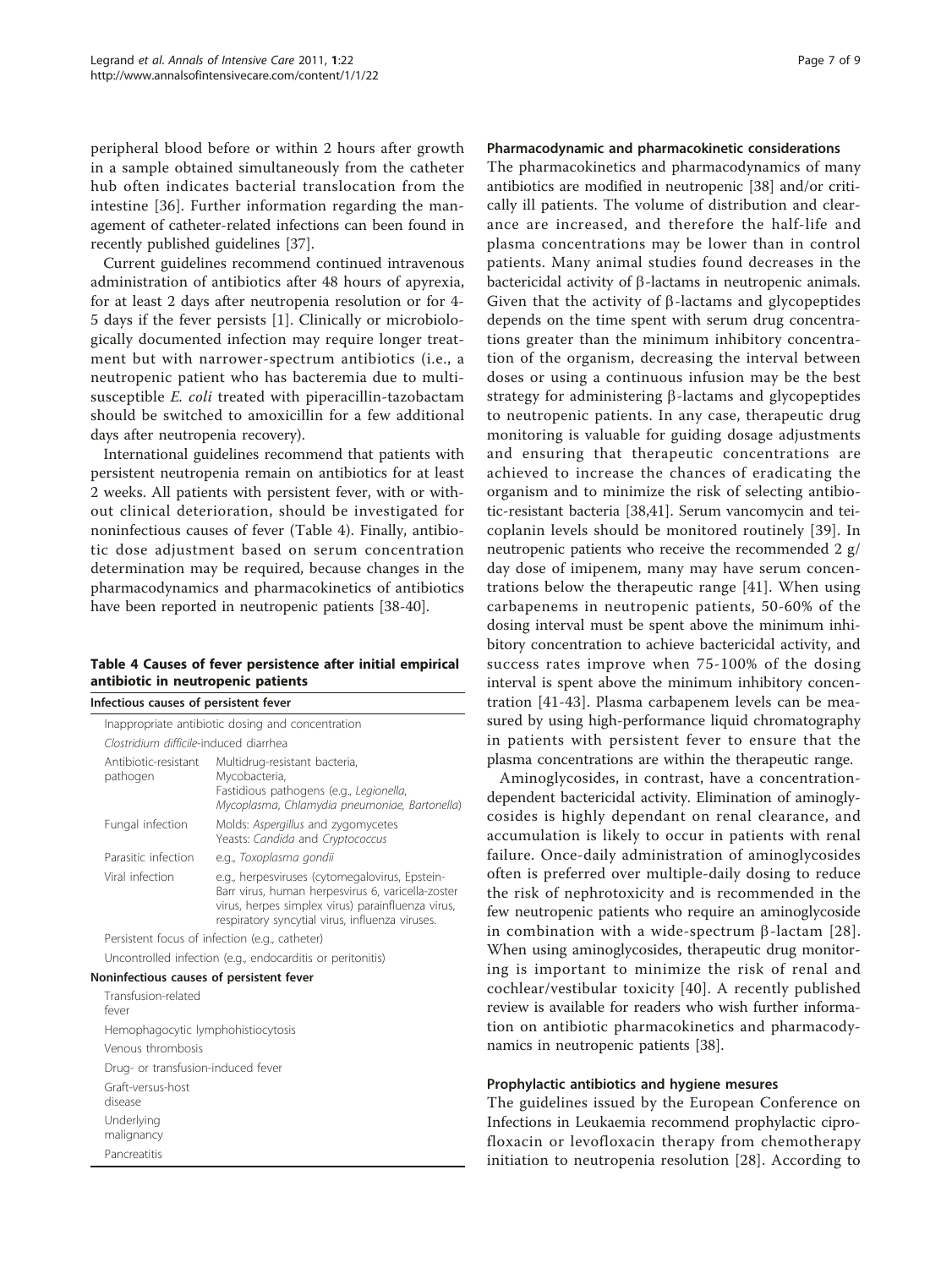<span id="page-7-0"></span>the most recent Infectous Diseases Society of America (IDSA) guidelines, such prophylaxis should only be considered [2]. In fact, many centers still do not give quinolone prophylaxis to patients with afebrile neutropenia, due to concerns about the emergence of antibiotic resistance in the long run [17]. The selection of resistant organisms by quinolones is a serious hazard, as reemphasized recently [[44](#page-8-0)]. The emergence of resistant strains should be monitored in centers where quinolone-based prophylaxis is used [2,10,[45](#page-8-0)]. Hand hygiene remains the most effective measure to prevent hospitalacquired infections, whereas isolation into a singlepatient room or use of specific protective gear (gowns, gloves, and masks) are not mandatory except for hematopoietic stem cell transplant recipients.

## Conclusions

Antibiotic therapy must be initiated promptly in febrile neutropenic patients. In high-risk patients, initial empirical treatment with piperacillin-tazobatam or cefepime is recommended. In addition, the initial antibiotic strategy should be adapted based on the basis of initial clinical assessment, bacterial ecology in the hospital, and bacterial history in the patient. The use of vancomycin should be reserved for patients with suspected methicillin-resistant Gram-positive infections and/or signs of severe sepsis or septic shock. There is some evidence to support adding an aminoglycoside to the extended-spectrum  $\beta$ -lactams in critically ill neutropenic patients. Persistent fever requires adaptation of the initial antibiotic regimen if the clinical condition deteriorates or if a resistant pathogen is isolated. Addition of an antifungal agent must be considered. Giving the growing emergence of multidrug-resistant bacteria, the implementation of antibiotic stewardship programs is now mandatory.

#### Author details

<sup>1</sup>Department of Anesthesiology and Critical Care, Lariboisière Hospital, Assistance Publique - Hopitaux de Paris, University of Paris 7 Denis Diderot, 2 rue Ambroise-Paré, 75475 Paris, Cedex 10, France <sup>2</sup>Medical Intensive Care Unit, AP-HP, Saint-Louis Hospital, 1 rue Claude Vellefaux, Assistance Publique - Hopitaux de Paris, University of Paris 7 Denis Diderot, 75010, Paris, France <sup>3</sup>Department of Intensive Care and Infectious Diseases, Institut Gustave Roussy, 39, rue Camille Desmoulins, 94805 Villejuif cedex, France

#### Authors' contributions

ML and AM wrote the first draft of the manuscript. BS, EA, and BG revised the manuscript. All authors read and approved the final version.

#### Competing interests

The authors declare that they have no competing interests.

Received: 20 May 2011 Accepted: 15 June 2011 Published: 15 June 2011

#### References

Hughes WT, Armstrong D, Bodey GP, Bow EJ, Brown AE, Calandra T, Feld R, Pizzo PA, Rolston KV, Shenep JL, Young LS: [2002 guidelines for the use of](http://www.ncbi.nlm.nih.gov/pubmed/11850858?dopt=Abstract)

[antimicrobial agents in neutropenic patients with cancer.](http://www.ncbi.nlm.nih.gov/pubmed/11850858?dopt=Abstract) Clin Infect Dis 2002, 34:730-751.

- 2. Freifeld AG, Bow EJ, Sepkowitz KA, Boeckh MJ, Ito JI, Mullen CA, Raad II, Rolston KV, Young JA, Wingard JR, Infectious Diseases Society of America: [Clinical practice guideline for the use of antimicrobial agents in](http://www.ncbi.nlm.nih.gov/pubmed/21258094?dopt=Abstract) [neutropenic patients with cancer.](http://www.ncbi.nlm.nih.gov/pubmed/21258094?dopt=Abstract) In Clin Infect Dis. Volume 52. 2010 update of the Infectious Diseases Society of America; 2011:e56-e59.
- 3. Pene F, Percheron S, Lemiale V, Viallon V, Claessens YE, Marque S, Charpentier J, Angus DC, Cariou A, Chiche JD, Mira JP: [Temporal changes](http://www.ncbi.nlm.nih.gov/pubmed/18431262?dopt=Abstract) [in management and outcome of septic shock in patients with](http://www.ncbi.nlm.nih.gov/pubmed/18431262?dopt=Abstract) [malignancies in the intensive care unit.](http://www.ncbi.nlm.nih.gov/pubmed/18431262?dopt=Abstract) Crit Care Med 2008, 36:690-696.
- 4. Thiery G, Azoulay E, Darmon M, Ciroldi M, De Miranda S, Levy V, Fieux F, Moreau D, Le Gall JR, Schlemmer B: [Outcome of cancer patients](http://www.ncbi.nlm.nih.gov/pubmed/15994150?dopt=Abstract) [considered for intensive care unit admission: a hospital-wide](http://www.ncbi.nlm.nih.gov/pubmed/15994150?dopt=Abstract) [prospective study.](http://www.ncbi.nlm.nih.gov/pubmed/15994150?dopt=Abstract) J Clin Oncol 2005, 23:4406-4413.
- 5. Buchheidt D, Bohme A, Cornely OA, Fatkenheuer G, Fuhr HG, Heussel G, Junghanss C, Karthaus M, Kellner O, Kern WV, Schiel X, Sezer O, Sudhoff T, Szelenyi H: [Diagnosis and treatment of documented infections in](http://www.ncbi.nlm.nih.gov/pubmed/13680171?dopt=Abstract) neutropenic patients–[recommendations of the Infectious Diseases](http://www.ncbi.nlm.nih.gov/pubmed/13680171?dopt=Abstract) [Working Party \(AGIHO\) of the German Society of Hematology and](http://www.ncbi.nlm.nih.gov/pubmed/13680171?dopt=Abstract) [Oncology \(DGHO\).](http://www.ncbi.nlm.nih.gov/pubmed/13680171?dopt=Abstract) Ann Hematol 2003, 82(Suppl 2):S127-S132.
- 6. Wisplinghoff H, Bischoff T, Tallent SM, Seifert H, Wenzel RP, Edmond MB: [Nosocomial bloodstream infections in US hospitals: analysis of 24,179](http://www.ncbi.nlm.nih.gov/pubmed/15306996?dopt=Abstract) [cases from a prospective nationwide surveillance study.](http://www.ncbi.nlm.nih.gov/pubmed/15306996?dopt=Abstract) Clin Infect Dis 2004, 39:309-317.
- 7. Zinner SH: [Changing epidemiology of infections in patients with](http://www.ncbi.nlm.nih.gov/pubmed/10530434?dopt=Abstract) [neutropenia and cancer: emphasis on gram-positive and resistant](http://www.ncbi.nlm.nih.gov/pubmed/10530434?dopt=Abstract) [bacteria.](http://www.ncbi.nlm.nih.gov/pubmed/10530434?dopt=Abstract) Clin Infect Dis 1999, 29:490-494.
- Kamana M, Escalante C, Mullen CA, Frisbee-Hume S, Rolston KV: [Bacterial](http://www.ncbi.nlm.nih.gov/pubmed/15937905?dopt=Abstract) [infections in low-risk, febrile neutropenic patients.](http://www.ncbi.nlm.nih.gov/pubmed/15937905?dopt=Abstract) Cancer 2005, 104:422-426.
- 9. Chu VH, Woods CW, Miro JM, Hoen B, Cabell CH, Pappas PA, Federspiel J, Athan E, Stryjewski ME, Nacinovich F, Marco F, Levine DP, Elliott TS, Fortes CQ, Tornos P, Gordon DL, Utili R, Delahaye F, Corey GR, Fowler VG Jr: [Emergence of coagulase-negative staphylococci as a cause of native](http://www.ncbi.nlm.nih.gov/pubmed/18171255?dopt=Abstract) [valve endocarditis.](http://www.ncbi.nlm.nih.gov/pubmed/18171255?dopt=Abstract) Clin Infect Dis 2008, 46:232-242.
- 10. Ramphal R: [Changes in the etiology of bacteremia in febrile neutropenic](http://www.ncbi.nlm.nih.gov/pubmed/15250017?dopt=Abstract) [patients and the susceptibilities of the currently isolated pathogens.](http://www.ncbi.nlm.nih.gov/pubmed/15250017?dopt=Abstract) Clin Infect Dis 2004, 39(Suppl 1):S25-S31.
- 11. Irfan S, Idrees F, Mehraj V, Habib F, Adil S, Hasan R: [Emergence of](http://www.ncbi.nlm.nih.gov/pubmed/18541017?dopt=Abstract) [Carbapenem resistant Gram negative and vancomycin resistant Gram](http://www.ncbi.nlm.nih.gov/pubmed/18541017?dopt=Abstract) [positive organisms in bacteremic isolates of febrile neutropenic patients:](http://www.ncbi.nlm.nih.gov/pubmed/18541017?dopt=Abstract) [a descriptive study.](http://www.ncbi.nlm.nih.gov/pubmed/18541017?dopt=Abstract) BMC Infect Dis 2008, 8:80.
- 12. Kanamaru A, Tatsumi Y: [Microbiological data for patients with febrile](http://www.ncbi.nlm.nih.gov/pubmed/15250014?dopt=Abstract) [neutropenia.](http://www.ncbi.nlm.nih.gov/pubmed/15250014?dopt=Abstract) Clin Infect Dis 2004, 39(Suppl 1):S7-S10.
- 13. Tumbarello M, Sanguinetti M, Montuori E, Trecarichi EM, Posteraro B, Fiori B, Citton R, D'Inzeo T, Fadda G, Cauda R, Spanu T: [Predictors of mortality in](http://www.ncbi.nlm.nih.gov/pubmed/17387156?dopt=Abstract) [patients with bloodstream infections caused by extended-spectrum](http://www.ncbi.nlm.nih.gov/pubmed/17387156?dopt=Abstract)[beta-lactamase-producing Enterobacteriaceae: importance of inadequate](http://www.ncbi.nlm.nih.gov/pubmed/17387156?dopt=Abstract) [initial antimicrobial treatment.](http://www.ncbi.nlm.nih.gov/pubmed/17387156?dopt=Abstract) Antimicrob Agents Chemother 2007, 51:1987-1994.
- 14. Moland ES, Black JA, Ourada J, Reisbig MD, Hanson ND, Thomson KS: Occurrence of [newer beta-lactamases in Klebsiella pneumoniae isolates](http://www.ncbi.nlm.nih.gov/pubmed/12435685?dopt=Abstract) [from 24 U.S. hospitals.](http://www.ncbi.nlm.nih.gov/pubmed/12435685?dopt=Abstract) Antimicrob Agents Chemother 2002, 46:3837-3842.
- 15. Rodriguez-Bano J, Picon E, Gijon P, Hernandez JR, Ruiz M, Pena C, Almela M, Almirante B, Grill F, Colomina J, Gimenez M, Oliver A, Horcajada JP, Navarro G, Coloma A, Pascual A: Community-onset bacteremia due to extended-spectrum beta-lactamase-producing Escherichia coli: risk factors and prognosis. Clin Infect Dis 50:40-48.
- 16. Cuzon G, Naas T, Nordmann P: KPC carbapenemases: what issue in clinical microbiology? Pathol Biol (Paris) 58:39-45.
- 17. Cattaneo C, Quaresmini G, Casari S, Capucci MA, Micheletti M, Borlenghi E, Signorini L, Re A, Carosi G, Rossi G: [Recent changes in bacterial](http://www.ncbi.nlm.nih.gov/pubmed/18218645?dopt=Abstract) [epidemiology and the emergence of fluoroquinolone-resistant](http://www.ncbi.nlm.nih.gov/pubmed/18218645?dopt=Abstract) [Escherichia coli among patients with haematological malignancies:](http://www.ncbi.nlm.nih.gov/pubmed/18218645?dopt=Abstract) [results of a prospective study on 823 patients at a single institution.](http://www.ncbi.nlm.nih.gov/pubmed/18218645?dopt=Abstract) J Antimicrob Chemother 2008, 61:721-728.
- 18. European Antimicrobial Resistance surveillance System 2008. [[http://](http://www.rivm.nl/earss/database/:) [www.rivm.nl/earss/database/:\]](http://www.rivm.nl/earss/database/:).
- 19. Mattner F, Biertz F, Ziesing S, Gastmeier P, Chaberny IF: [Long-term](http://www.ncbi.nlm.nih.gov/pubmed/20602144?dopt=Abstract) [persistence of MRSA in re-admitted patients.](http://www.ncbi.nlm.nih.gov/pubmed/20602144?dopt=Abstract) Infection 2010, 38:363-71.